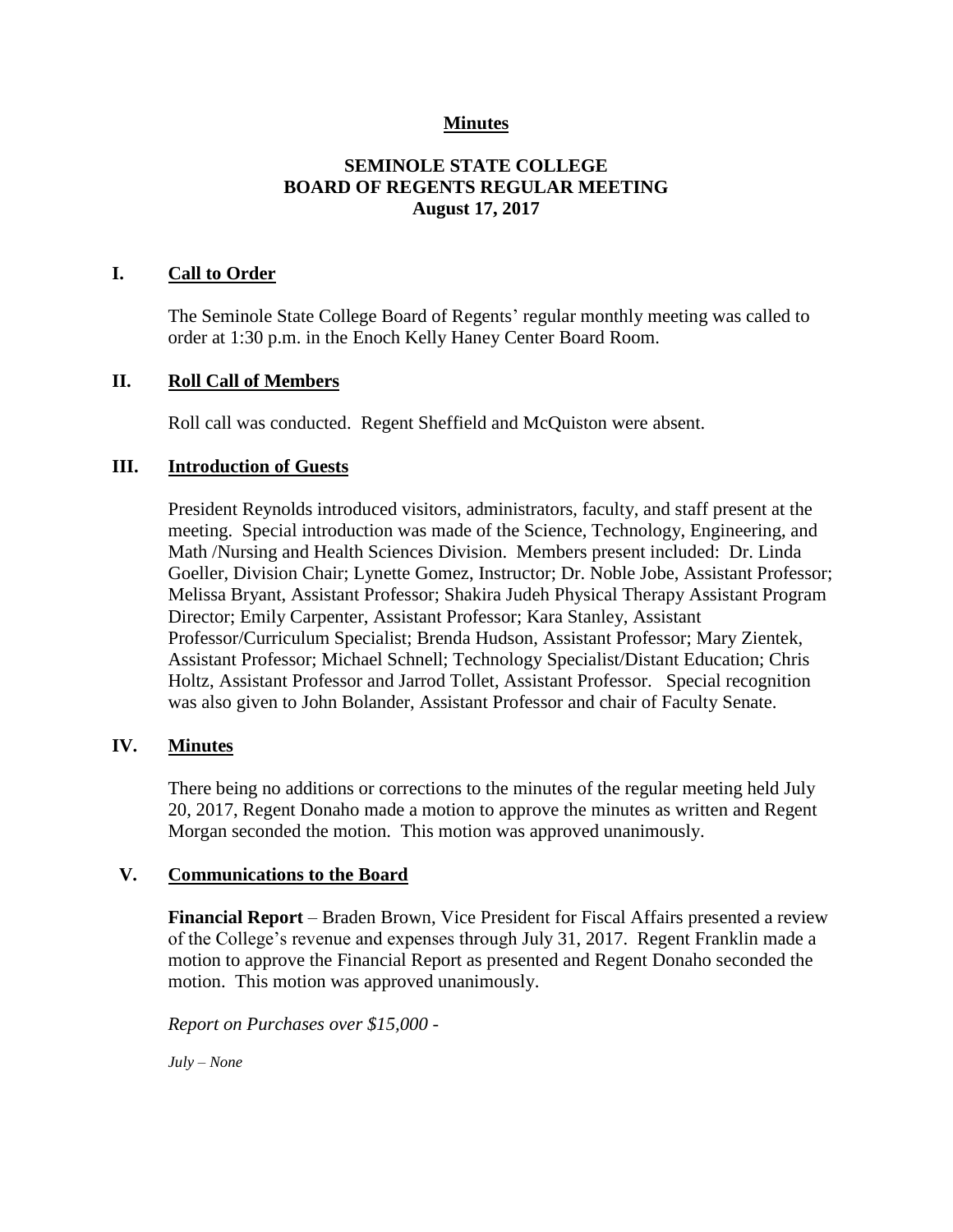**Minutes** SSC Board of Regents Regular Meeting August 17, 2017 Page 2

#### **VI. Hearing of Delegations**

None

### **VII. President's Report**

President Reynolds discussed items under the President's Report and the Business portion of the agenda by utilizing a PowerPoint presentation. (See enclosed copy of the PowerPoint presentation)

*Personnel Update* – President Reynolds updated the Board members on personnel changes. New hires are as follows:

Kara Stanley was hired as the Title III Curriculum Specialist/STEM Assistant Professor Jenny Wilson was hire as an Assistant Professor of English

A resignation letter was received from Jamie Mills, Advisement/ Title III Director and after a realignment of the Maintenance area Dwayne Castle has stepped down as the Coordinator of Maintenance and Tommy Bighead has taken over that role.

*Campus Activities* – President Reynolds told the Board members about several campus activities. These were:

- Larry Smith, SSC Rural Business and Resources Center Director will be inducted into the Seminole Hall of Fame on November 16<sup>th</sup>
- Former SSC President Dr. Jim Utterback and Former SSC President Jim Cook will be inducted into the OACC Hall of Fame on September 29<sup>th</sup>
- Current President Lana Reynolds will be inducted into the Seminole High School Hall of Fame on September 23rd
- GEAR UP held their Campus Orientation Camp this summer.
- The Peek Into Engineering Camp was held this summer
- The Temporary Assistance for Needy Families program funding was renewed by the Oklahoma State Regents for Higher Education
- In-Service was held the week before classes began with the theme, "Start a Fire... Inspire"
- President Reynolds gave the Regents an update on the meetings with the Presidential Transition Team
- The incoming President's Leadership Class met with administrators and the current PLC Class
- The Campus celebrated #GoLive, commemorating the completion of the Jenzabar/MYSSCOk software installation
- Students moved into the residence halls with assistance from the Professional Staff Council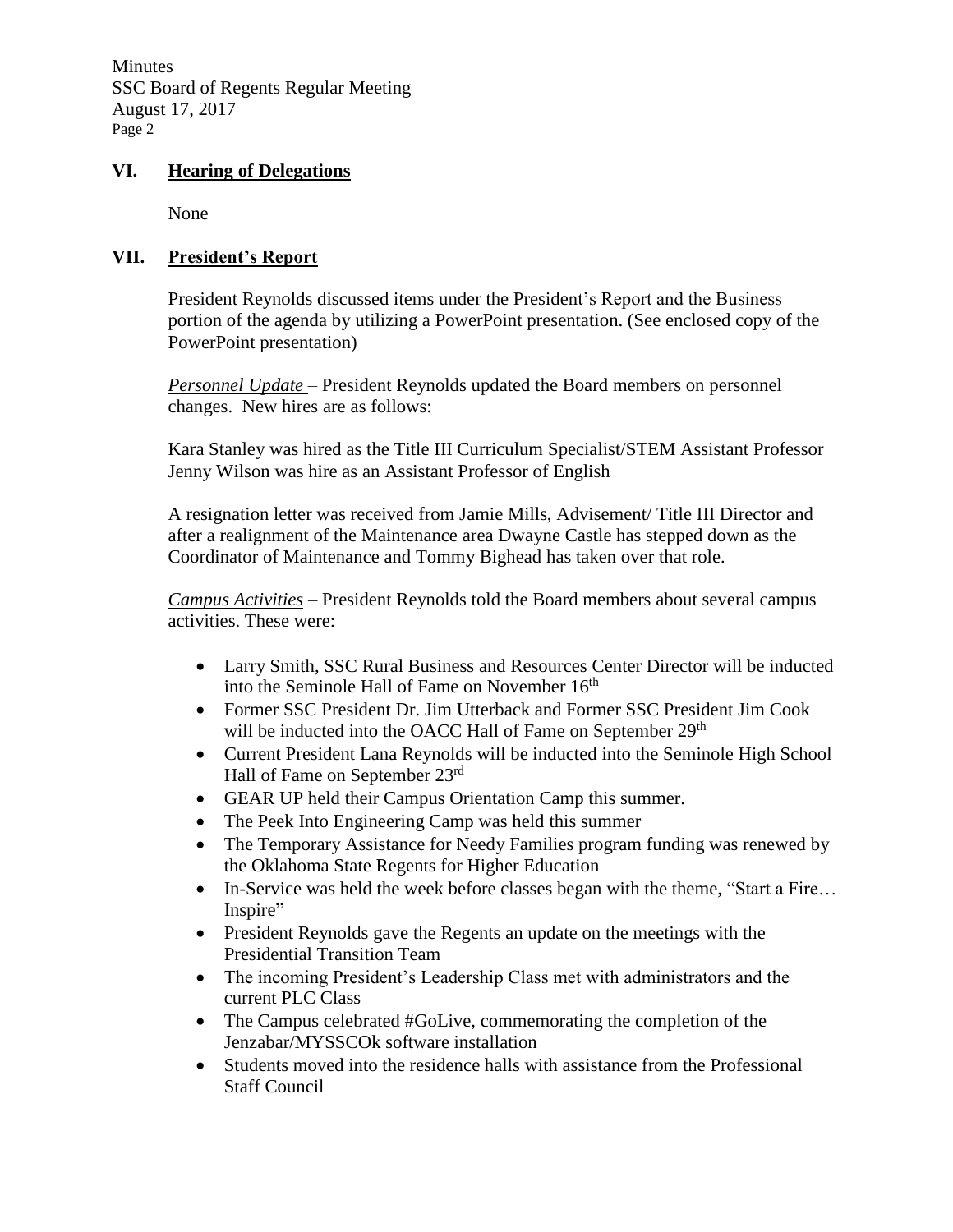Minutes SSC Board of Regents Regular Meeting August 17, 2017 Page 3

- Students were greeted by "Campus Experts" (college employees) across campus on the first few days of class to assist with finding classrooms and answering questions
- Welcome Week was full of activities such as make your own bamboo plant and make your own street sign
- NASNTI hosted a Native Women of Power symposium with Absentee Shawnee Tribe Governor Edwina Butler-Wolfe as the keynote speaker
- President Reynolds reminded the Regents of the SSC Educational Foundation Golf Tournament being held on September 8<sup>th</sup>
- President Reynolds informed the Regents that an SSC Booster Club Cookout will be held on September 19<sup>th</sup> at the SSC Softball Complex
- President Reynolds informed the Regents that Peter Simon will on "The Spiritual Music of the Great Composers" concert on October 5<sup>th</sup>
- The Board of Regents were presented with the 2016-2017 Annual Report

## **VIII. Business**

# **Acceptance of the Office of Management & Enterprise Services Quality Control**

**Compliance Review Report** – President Reynolds presented the Board with information about the Quality Control Compliance Review report from the Office of Management & Enterprise Services. President Reynolds and Vice President Braden Brown gave an overview of the audit report and stated that the audit was a good audit with no major concerns. President Reynolds commended Vice President Brown and his staff. President Reynolds recommended approval of the OMES Quality Control Compliance Review. Regent Morgan made a motion to accept the report as presented and Regent Donaho seconded this motion. Roll call was as follows: Morgan, yes; Donaho, yes; Hyden, yes; Franklin, yes; and Cain, yes.

### **IX. Consent Agenda**

Regents were presented information concerning items on the Consent Agenda. President Utterback recommended approval of these items. Regent Franklin made a motion to approve the Consent Agenda items and Regent Morgan seconded the motion. This motion was approved unanimously.

The Consent Agenda was as follows:

Approval of the following items:

- $\triangleright$  Approval of revisions to the Memorandum of Understanding with Gordon Cooper Technology Center regarding a new Physical Therapy Assistant Program
- $\triangleright$  Deletion of the Associate in Arts in Language Arts Degree